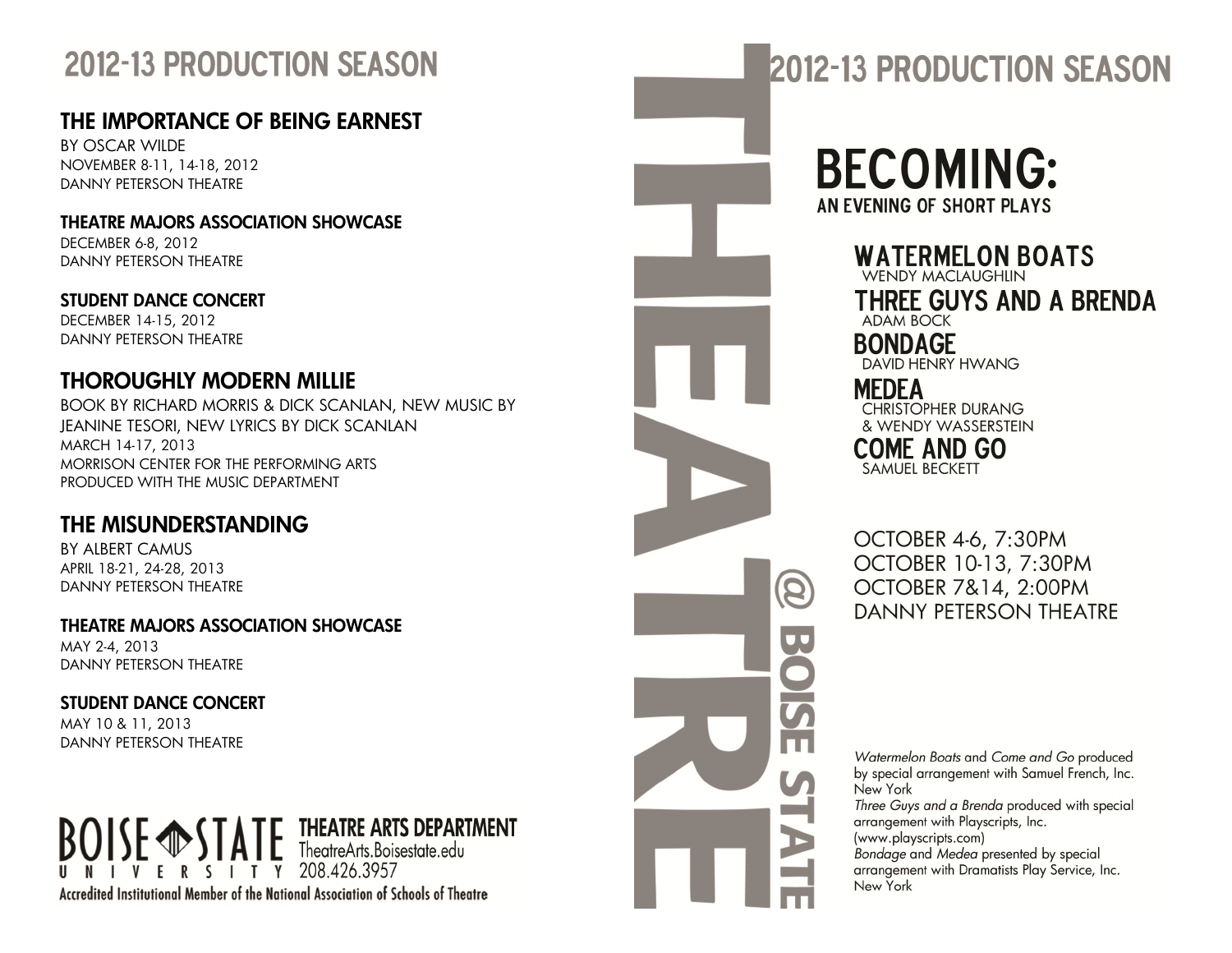### House Announcement

Out of courtesy to your follow audience members and the actors, please turn OFF your electronic devices. Even silenced calls and text messages interfere with the sound system backstage, on-stage and throughout the theatre. Unauthorized photography, video recording or audio recording of any portion of any performance is strictly prohibited.

If you must leave the theatre during the performance, you may not be allowed to re-enter until an appropriate break or intermission.

### Special Acknowledgment About The Music

Thank you to Walter Kitundu for sharing his unpublished music for the scene transitions in this production. To hear more from Walter Kitundu, visit kitundu.com

## **THILL HITTII HITTI** The Kennedy Center

THE JOHN F. KENNEDY CENTER FOR THE PERFORMING ARTS

The Kennedy Center American College Theater Festival-45, part of the Rubenstein Arts Access Program, is generously funded by David and Alice Rubenstein.

Additional support is provided by the Dr. Gerald and Paula McNichols Foundation. The Honorable Stuart Bernstein and Wilma E. Bernstein, and the National Committee for the Performing Arts.

This production is entered in the Kennedy Center American College Theater Festival (KCACTF). The aims of this national theater education program are to identify and promote quality in college-level theater production. To this end, each production entered is eligible for a response by a regional KCACTF representative, and selected students and faculty are invited to participate in KCACTF programs involving scholarships, internships, grants and awards for actors, directors, dramaturgs, playwrights, designers, stage managers and critics at both the regional and national levels.

Productions entered on the Participating level are eligible for invitation to the KCACTF regional festival and may also be considered for national awards recognizing outstanding achievement in production, design, direction and performance.

Last year more than 1,300 productions were entered in the KCACTF involving more than 200,000 students nationwide. By entering this production, our theater department is sharing in the KCACTF goals to recognize, reward, and celebrate the exemplary work produced in college and university theaters across the nation.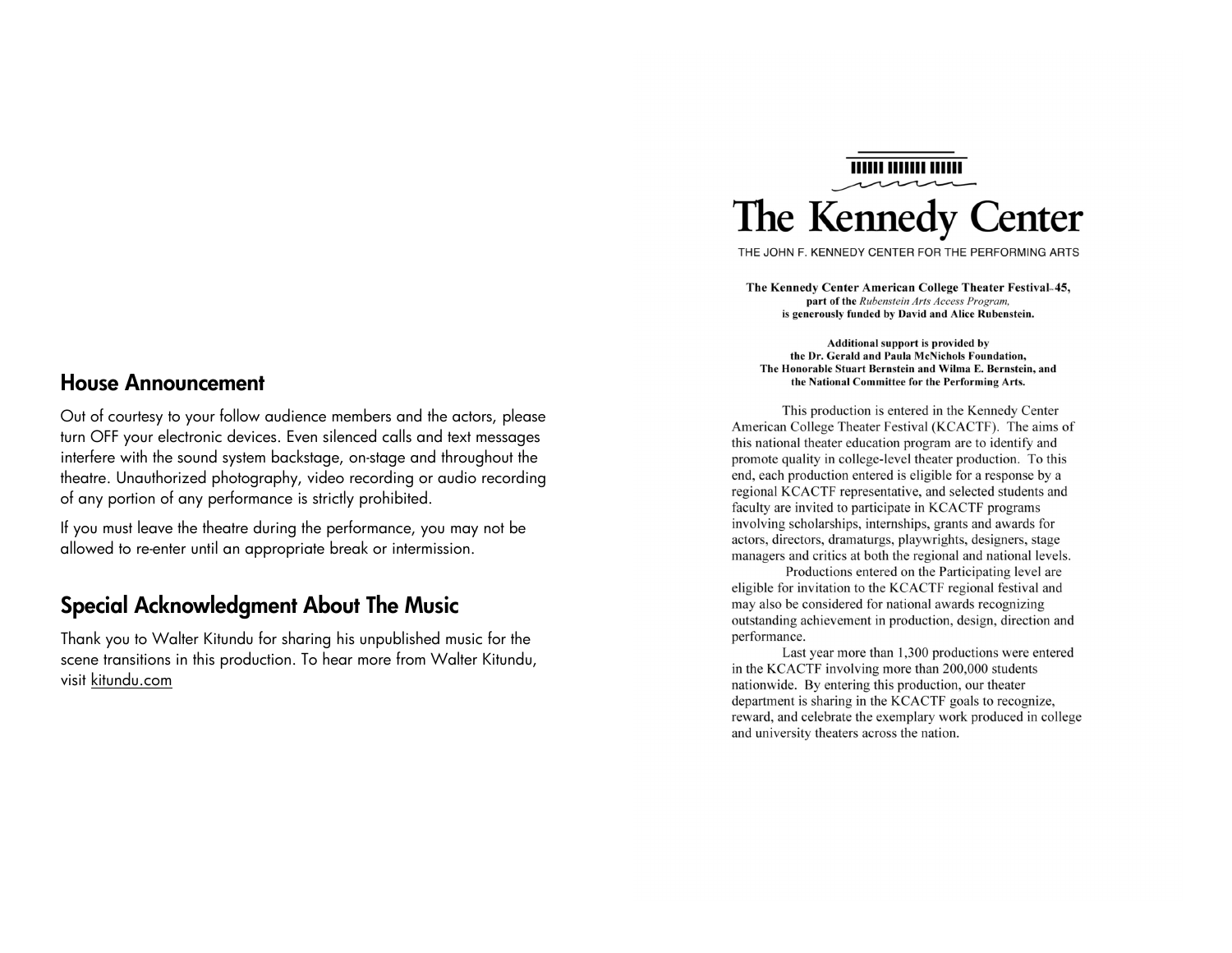# PLAY NOTES

#### Director's Note

Who are you today? Who will you be five years from now? These short plays explore the liminal space between "being" ourselves and becoming ourselves. Our relationships intimately impact our unique sense of self which is what makes them so terrifying, so heartbreaking and so rewarding. We reach milestones which propel us from childhood to teenager to adult, possibly parenthood, and to growing old. Along the way we develop friendships. We invest in the intimacy of lovers and partners. Our relationships do not grow or deteriorate in isolation but exist within the world around us. Sometimes a part of our identity or a relationship which has provided a sense of comfort is no longer comforting as we change. Sometimes our unique identities collide with others' expectations. We often don't notice the day by day growth and change and experiences that make us who we are in any given moment. The actors, and the characters they portray, share these vulnerabilities that reflect and inform the intricacies of our humanity. Thank you for joining us as we launch head long into the joy, heart ache and humor of being human.

### Dramaturg's Note

This collection explores a variety of relationships, romantic and platonic. Each of the characters grapples with how willing they are to be vulnerable with one another. Kate and Kitty wrestle with the support and limits of a longtime friendship on their personal growth and maturity. We experience Randall's, and then Terri's, struggle with defense mechanisms and a developing relationship. They walk a tightrope of emotional tension until finally giving in to the risk of getting hurt. This vulnerability balancing act is not reserved to the experience of any particular gender, race, sexuality, historical time or belief system; it is a human experience. Medea navigates this as she deals with the limitations of her world and failed expectations of married life. Our journey ends with three women who remind us that while relationships may expose us, they also help us understand who we are constantly becoming.

### **BECOMING:** AN EVENING OF SHORT PLAYS

## CAST

### **PROLOGUE**

Prologue poem excerpts: A. Minetta Gould, "Elephant" Adrienne Rich, "Stepping Backward"

#### **WATERMELON BOATS**

| <b>Tess Gregg</b>    | Kate  |
|----------------------|-------|
| <b>Christy Rolfe</b> | Kitty |

### **THREE GUYS AND A BRENDA**

| <b>Tess Gregg</b>    | Randall |
|----------------------|---------|
| <b>Christy Rolfe</b> | Brenda  |
| Sasha Allen-Grieve   | Bob     |
| Jessica Vulgamore    | loe     |

### **WATERMELON BOATS**-**SCENE 2**

### **BONDAGE**

| Jessica Vulgamore  | Terri |
|--------------------|-------|
| <b>David Cowan</b> | Mark  |

### **WATERMELON BOATS**-**SCENE 3**

#### **MEDEA**

| Sasha Allen-Grieve   | Medea     |
|----------------------|-----------|
| <b>David Cowan</b>   | David     |
|                      | Angel     |
| <b>Tess Gregg</b>    | Messenger |
| <b>Christy Rolfe</b> | Chorus 2  |
| Jessica Vulgamore    | Chorus 1  |

### **WATERMELON BOATS**-**SCENE 4**

### **COME AND GO**

| <b>Tess Gregg</b>    | Flo |
|----------------------|-----|
| <b>Christy Rolfe</b> | Vi  |
| Sasha Allen-Grieve   | Rυ  |